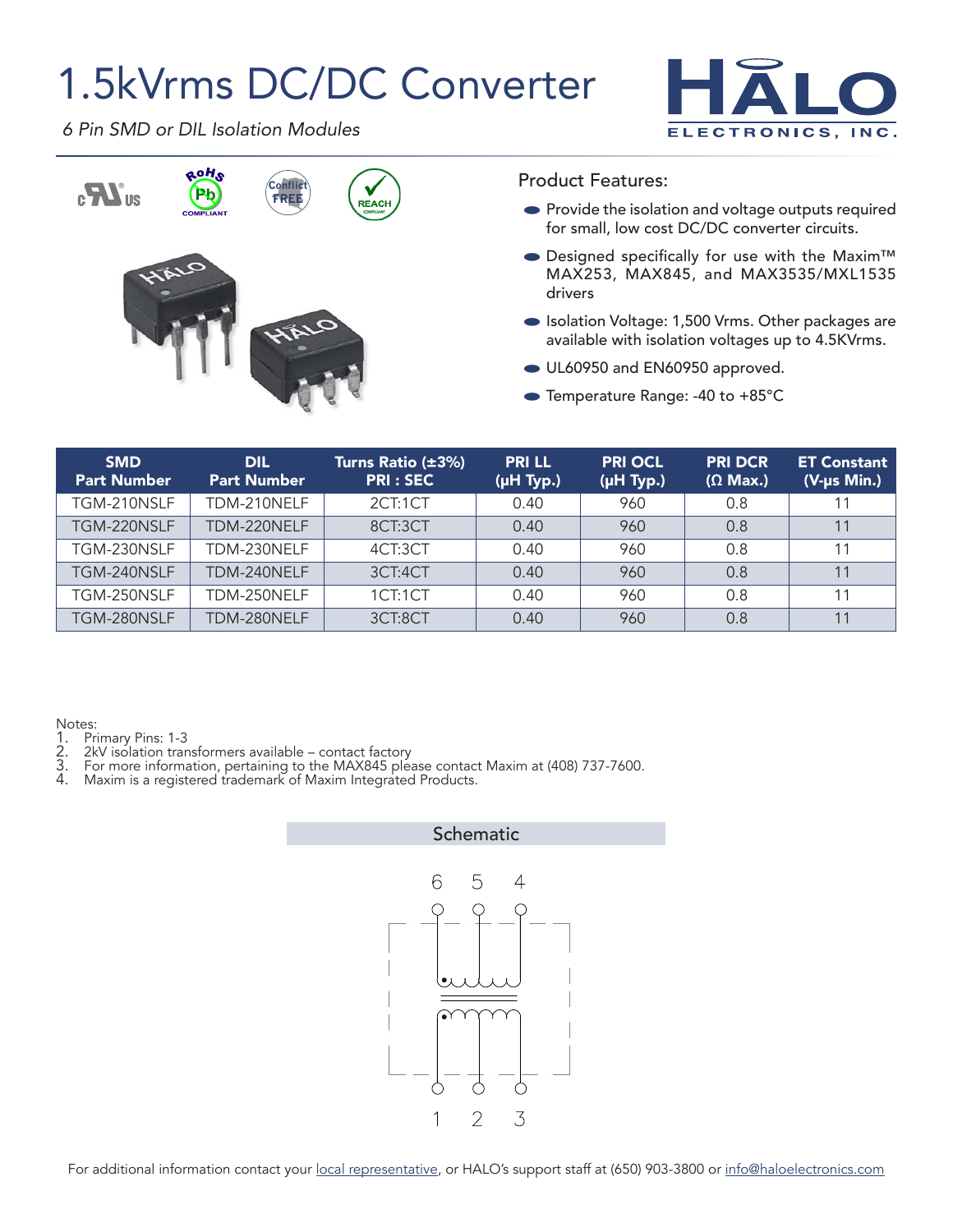## 6 Pin, 1.5kVrms DC/DC Converter Isolation Modules

## SMD Package (NS) and the contract of the DIL Package (NE)









Dimensions: inches [mm] Co-Planarity: 0.004 [0.10]



Recommended Solder Pad Dimensions

US Patent Numbers for SMD Devices<br>5,656,985 6,297,721 B1 5,656,985 6,297,721 B1 6,297,720 B1 6,320,489 B1 6,344,785 B1



2880 Lakeside Drive #116 Santa Clara, CA 95054 (650) 903-3800 [www.haloelectronics.com](http://www.haloelectronics.com)

HALO<sup>®</sup> Electronics is a leading supplier of high quality communication magnetics including signal transformers, filters, CMR chokes, PoE power transformers, DC/DC converters, and integrated Ethernet connectors. HALO's leading edge technology solutions are manufactured in ISO9001 and ISO14001 factories offering high quality products at a competitive price.